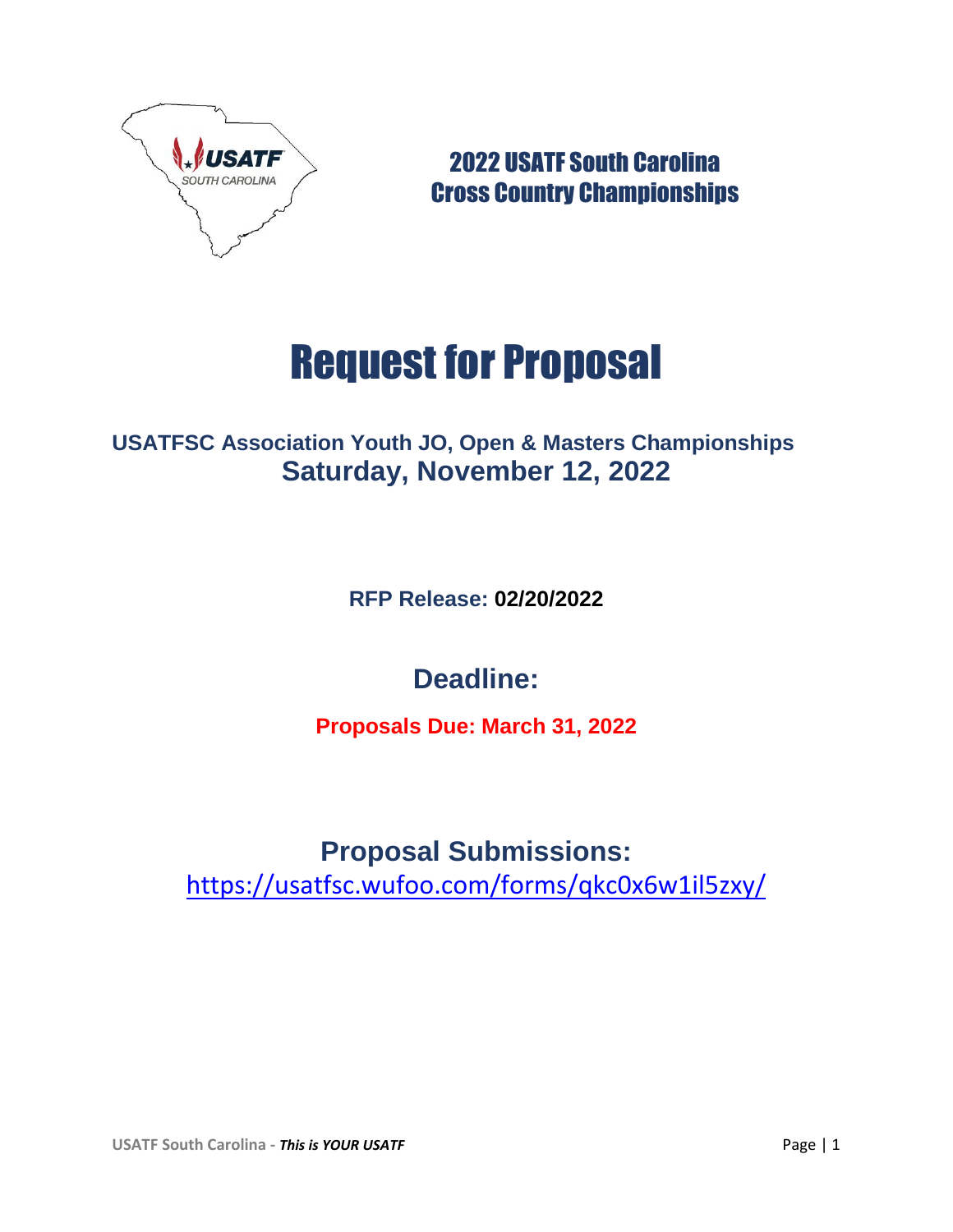

February 20, 2022

To Whom It May Concern:

USA Track and Field South Carolina (USATFSC) would like to formally invite you to submit a proposal to host the 2022 USATFSC Association Cross-Country Championships. The premier event is the 2022 USATF South Carolina Association Junior Olympic Cross Country Championships. The Open and Masters events are add-on events with little or no financial impact. Due to low participation in those events, USATFSC reserves the right to contest said Open and Masters events at a different venue on a different date. This consideration should have no impact on the proposals.

Included in this packet is information about USATF, about USATFSC, detailed information about the championship, requirements necessary to submit a proposal, and a link for proposal submissions.

All proposals shall be reviewed and analyzed by the USATFSC JO Selection Subcommittee (Selection Subcommittee). The Selection Subcommittee will make recommendations for the top three (3) sites (the Finalists). The Finalists will be notified no later than April 07, 2022. A site visit by the Selection Subcommittee or its duly appointed representatives will be arranged as part of the selection process. Site visits will be scheduled with the finalists. Final approval rests with the USATFSC Youth Committee. Organizations shall be notified of the selection decision no later than May 02, 2022.

To ensure a first-class championship event for our athletes, teams, coaches, and spectators, it is critical that you reference all topics in the invitation to bid documents when preparing your proposal. Thank you for your interest in these events, and USATFSC truly appreciates your consideration of this invitation.

We are fully aware of the time and efforts required in preparing a proposal and are grateful for your consideration and commitment. Should you have any questions or concerns during this process please do not hesitate to contacts us.

USATFSC Youth Committee; USATFSC XC Selection Subcommittee youth@southcarolina.usatf.or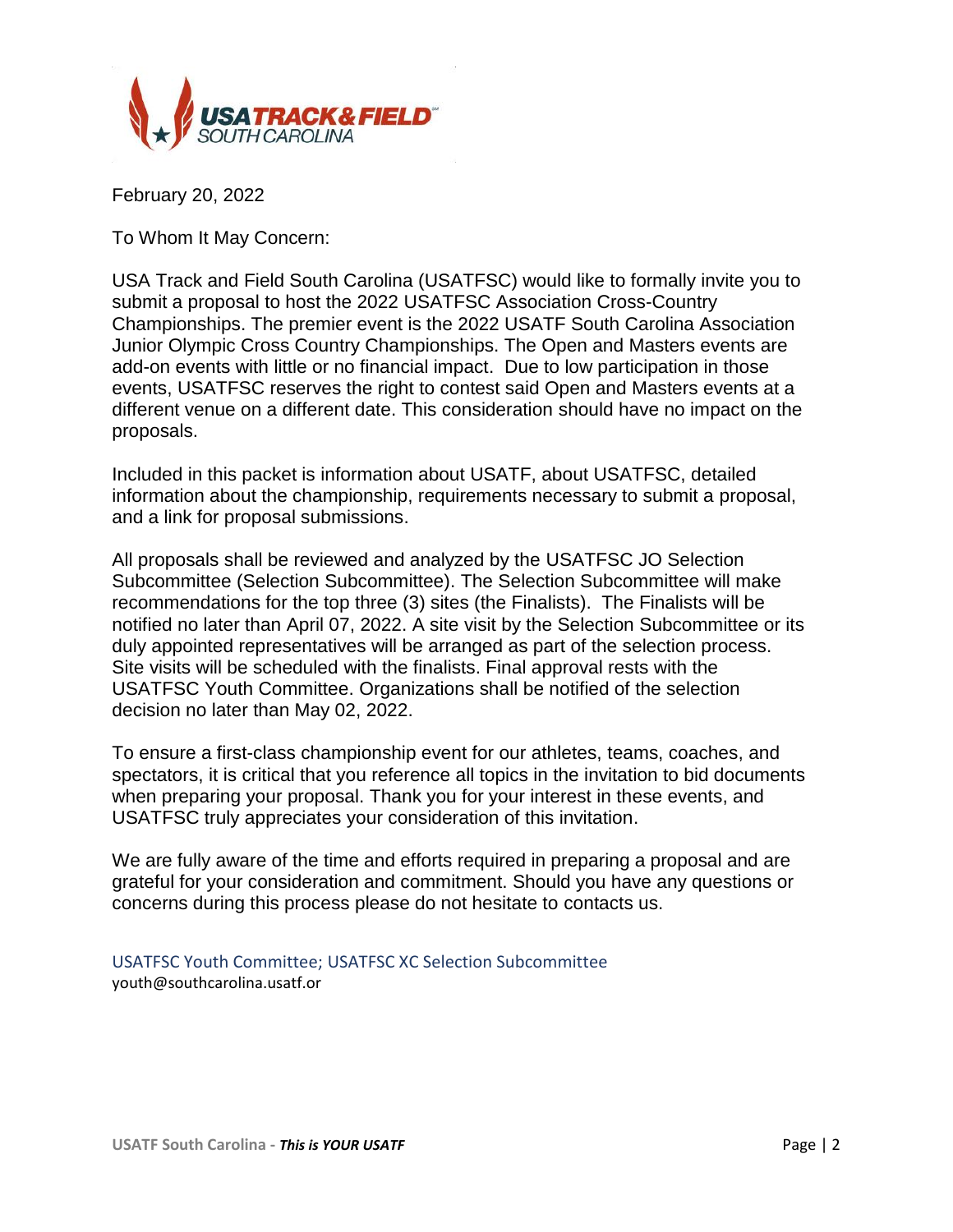#### **Table of Contents**

| $\mathsf{L}$ |  |
|--------------|--|
| Α.           |  |
| <b>B.</b>    |  |
| C.           |  |
| D.           |  |
| II.          |  |
| III.         |  |
| А.           |  |
| В.           |  |
| C.           |  |
| D.           |  |
| Ε.           |  |
| F.           |  |
| G.           |  |
| Η.           |  |
| $\mathsf{L}$ |  |
| IV.          |  |
| V.           |  |
|              |  |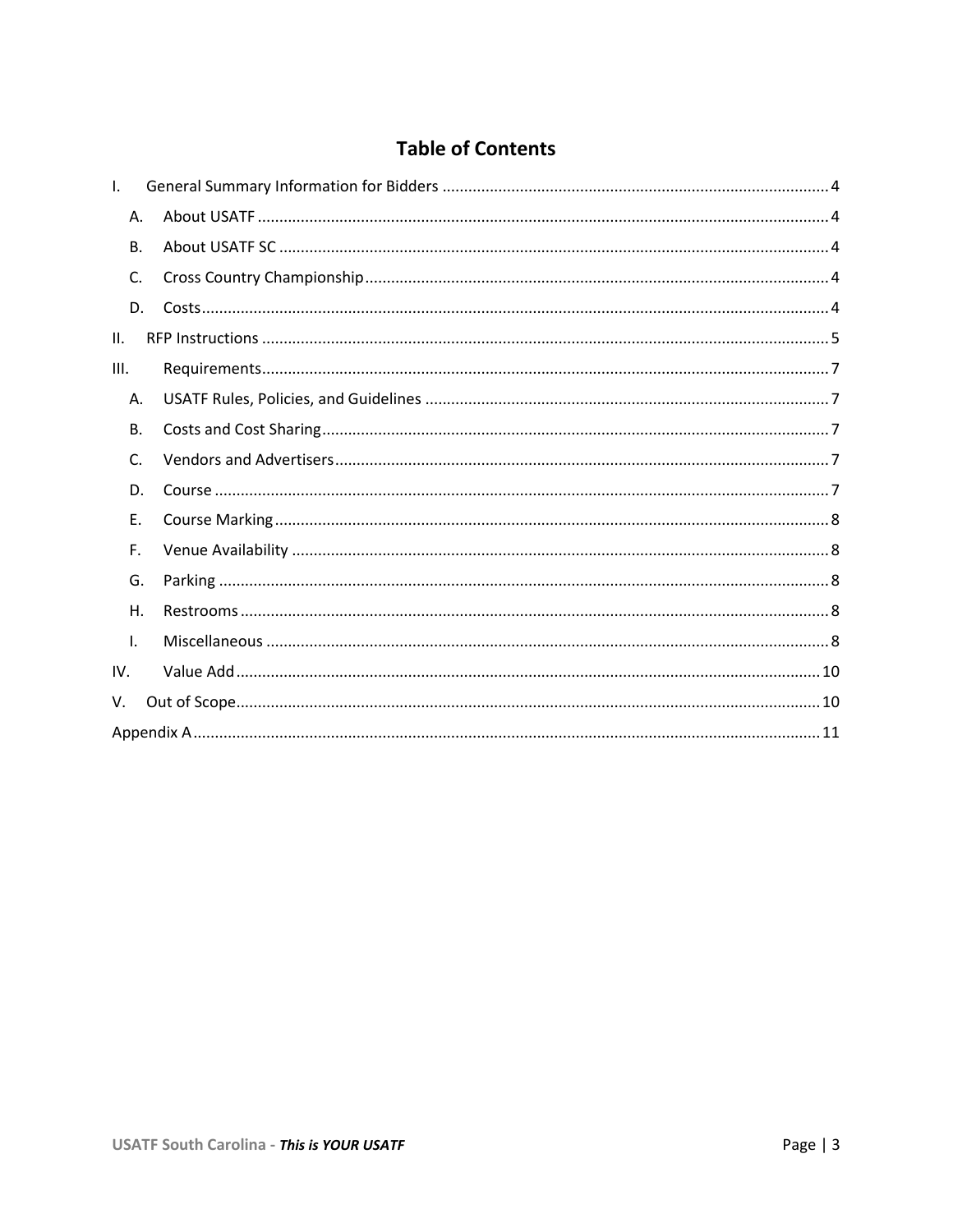



# <span id="page-3-0"></span>I. General Summary Information for Bidders

#### <span id="page-3-1"></span>**A. About USATF**

Based in Indianapolis, USA Track & Field (USATF) is the National Governing Body for track & field, long-distance running and race walking in the United States. USATF encompasses the world's oldest organized sports, the most-watched events of Olympic broadcasts, the No. 1 high school and junior high school participatory sport and more than 30 million adult runners in the United States.

#### <span id="page-3-2"></span>**B. About USATF SC**

The South Carolina Association is a member association of USA Track & Field (USATF). The South Carolina Association of USATF (USATFSC) oversees and administers state-wide and region-wide programs for all ages in track and field, long distance running, cross country running, trail running, and race walking. USATFSC is committed to promoting fair competition in achieving its purpose of encouraging, improving and promoting amateur Athletics in the State of South Carolina. USATF and its Association Members are non-profit organizations. The USATFSC nonprofit Tax ID number is available on request.

#### <span id="page-3-3"></span>**C. Cross Country Championship**

USA Track & Field of South Carolina (USATFSC) is seeking bidders to host the SC State Cross-Country Championships (USATF SC XC Championships):

**Saturday, November 12, 2022 – Open, Masters, and Youth JO Association Championships** 

#### <span id="page-3-4"></span>**D. Costs**

- 1. USATFSC does not charge bidders to host the USATFSC Cross Country Championship events.
- 2. USATFSC does not pay bidders to host the USATFSC Cross Country Championship events.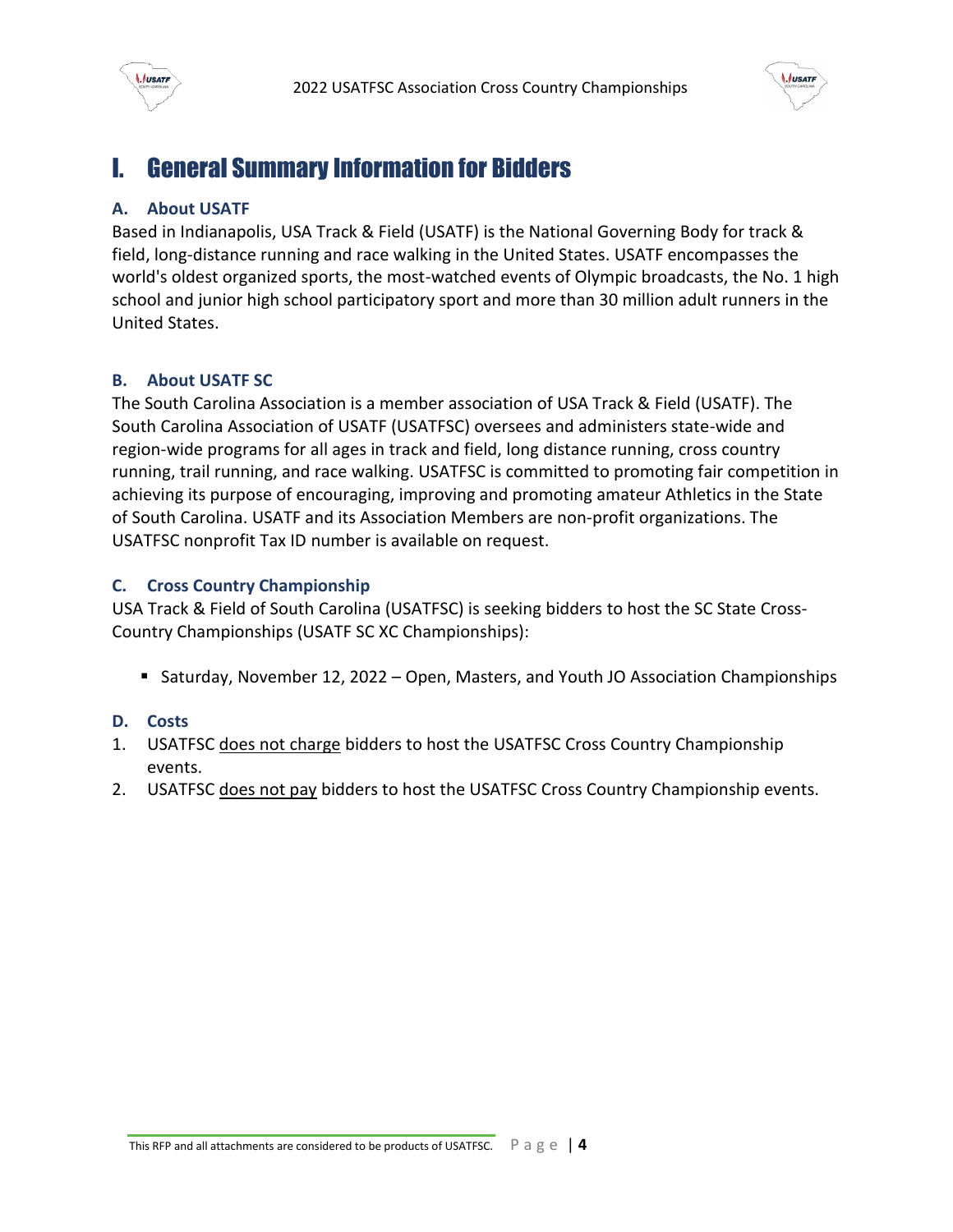



# <span id="page-4-0"></span>II. RFP Instructions

It is important that all prospective bidders review these instructions closely and comply with each specific request. USATFSC will not review submitted proposals that are incomplete and not presented thoroughly.

(*Note: Please label all responses with the appropriate topic heading and numbering scheme.*)

Following is an explanation of the RFP instructions, processes, and USATFSC's expectations of the bidding entity:

- A. As February 2022, all RFP responses and proposals shall be submitted electronically.
- B. All proposals shall be submitted via: <https://usatfsc.wufoo.com/forms/qkc0x6w1il5zxy/>
- C. Electronic copies will be distributed to the USATFSC Youth Committee and the Site Selection Committee.
- D. Questions may be formally submitted until 5pm EDT March 30, 2022.
- E. The subject line of the question email must be:

#### **2022 USATF XC JO : Question**

- F. Proposals must be submitted no later than 11:45 pm March 31, 2022.
- G. **All correspondence, including questions, must be with**: [youth@southcarolina.usatf.org](mailto:youth@southcarolina.usatf.org)
- H. If selected for a site visit, site visits will occur on April 09-30, 2022. A group of up to 5-7 bid evaluators will visit the site. The site visit is expected to last approximately  $2 - 3$ hours. The venue must be available for preview during the site visit, and the visit may include walking the courses.
- I. Site selection will be proposed by the Selection Subcommittee. Final approval rests with the USATFSC Youth Committee.
- J. Organizations shall be notified of the selection decision no later than May 02, 2022.
- K. **Every proposal must include a diagram of the venue layout**. Aerial photographs are acceptable. This diagram (or aerial photograph) must include:
	- 1. **Layout of competition areas**
	- 2. **Location of athlete warm-up areas**
	- 3. **Location of event timing**
	- 4. **Location of scoreboard/video screen**
	- 5. **Location of announcers**
	- 6. **Location of and quantity of bathrooms, marked by gender**
	- 7. **Location of food and beverage vendor**
	- 8. **Location for shirt and merchandise vendor**
	- 9. **Location of meeting rooms**
	- 10. **Location of parking**

L.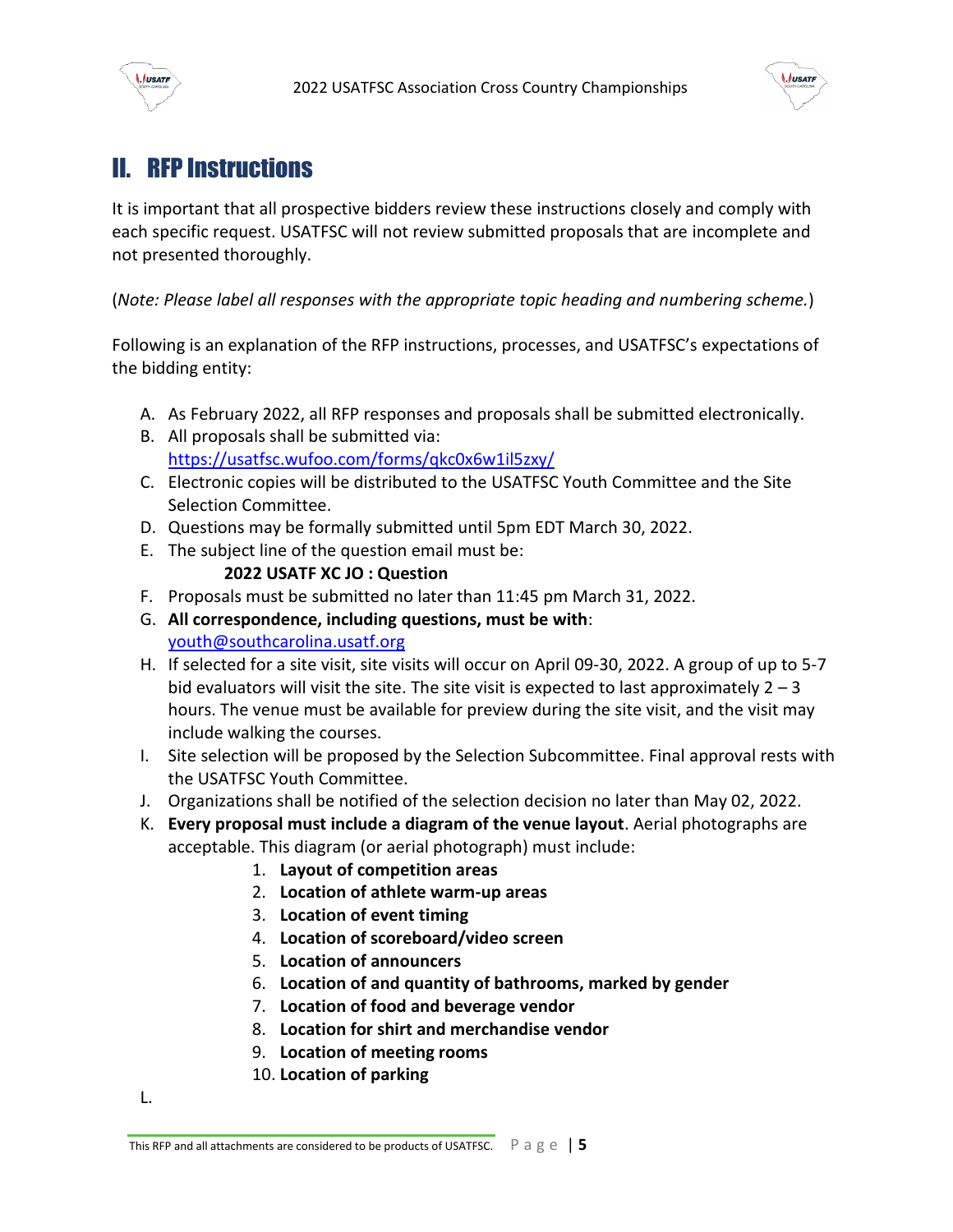



- M. In order to ensure adequate time of event set-up, tear-down, and cleanup, the bidder must provide USATF the exclusive use of the facility for the Junior Olympic Track & Field Championships from the noon Friday prior to the start of the events through 8:00 pm the day of the event.
- N. The venue shall be available the day of competition from 06:30 20:00 (6:30am 8pm).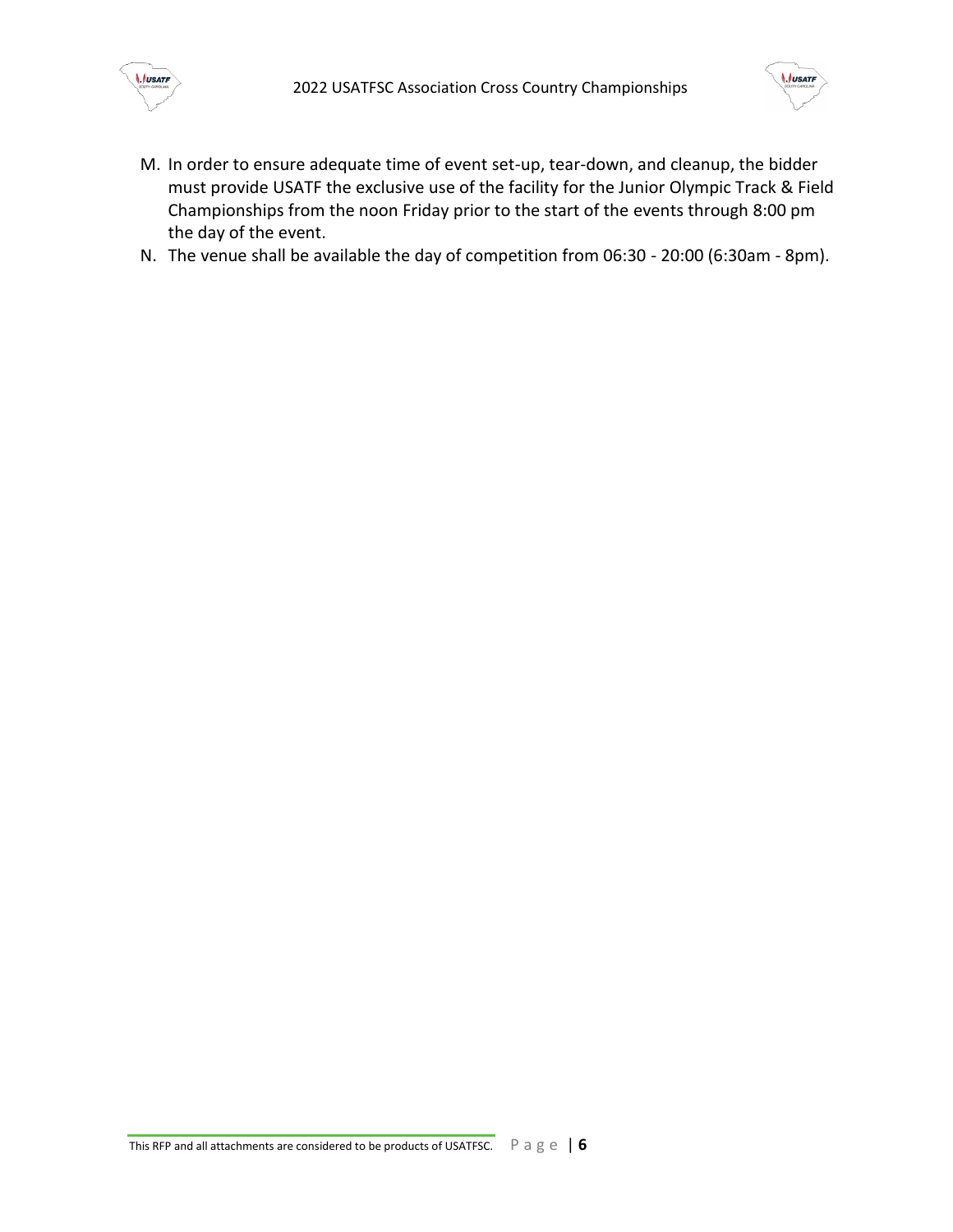



## <span id="page-6-0"></span>III. Requirements

#### <span id="page-6-1"></span>**A. USATF Rules, Policies, and Guidelines**

- 1. The Host, Host Employees, Host Contractors, Host Subcontractors, Vendors, shall agree to accept and abide by USATF rules, policies, and guidelines.
- 2. The Host, Host Employees, Host Contractors, Host Subcontractors, Vendors, shall agree to accept and abide by event rules, policies, and guidelines set forth by USATFSC.

#### <span id="page-6-2"></span>**B. Costs and Cost Sharing**

- 1. USATFSC shall have the exclusive right to sell shirts and apparel at the 2020 Cross Country Championship events.
- 2. USATFSC shall retain all profits derived from the sale of shirts and apparel at the 2020 Cross Country Championship events.
- 3. The Host (the winning bidder) of the 2020 Cross Country Championship events shall have exclusive right to sell food and non-alcoholic beverages.
- 4. The Host (the winning bidder) of the 2020 Cross Country Championship events shall retain all profits derived from the sale of food and non-alcoholic beverages.
- 5. The Host shall agree not to sell or allow the sale of any alcoholic beverages.

#### <span id="page-6-3"></span>**C. Vendors and Advertisers**

- 1. The Bidder/Host shall agree to have any and all vendors approved by USATFSC.
- 2. The Bidder/Host shall agree to have any and all advertisers approved by USATFSC.
- 3. USATFSC shall have the right to approve or disapprove any vendor or advertiser proposed or engaged by the Host.

#### <span id="page-6-4"></span>**D. Course**

- 1. The bidder's proposed venue shall include a 2k course, a 3k course, a 4k, and 5k course. NOTE: A single course that can be marked for 2k, 3k, 4k, and 5k courses is acceptable.
- 2. The course shall have no turns within the first 100m. NOTE: Rule 252.4 states: "The starting area of a cross country course should avoid any significant turns for at least the first 400m."
- 3. The course shall finish on a 200m straightway. NOTE: Rule 256.1 states: "The finish area for a cross country race should include a final straightaway of at least 200m with clear visibility of the finish line by all runners and clear visibility of the runners by spectators. A straightaway of 400m is preferred. Alternatively, the race may finish with one half or more of a lap on a standard track."
- 4. The course shall be permitted to finish with 1 lap on a standard track provided the finish is at the end of a 100m straightaway.
- 5. An overhead view (aerial map) of the proposed course shall be provided as part of the proposal.

This RFP and all attachments are considered to be products of USATFSC.  $\Box$   $\Box$   $\Box$   $\Box$   $\Box$   $\Box$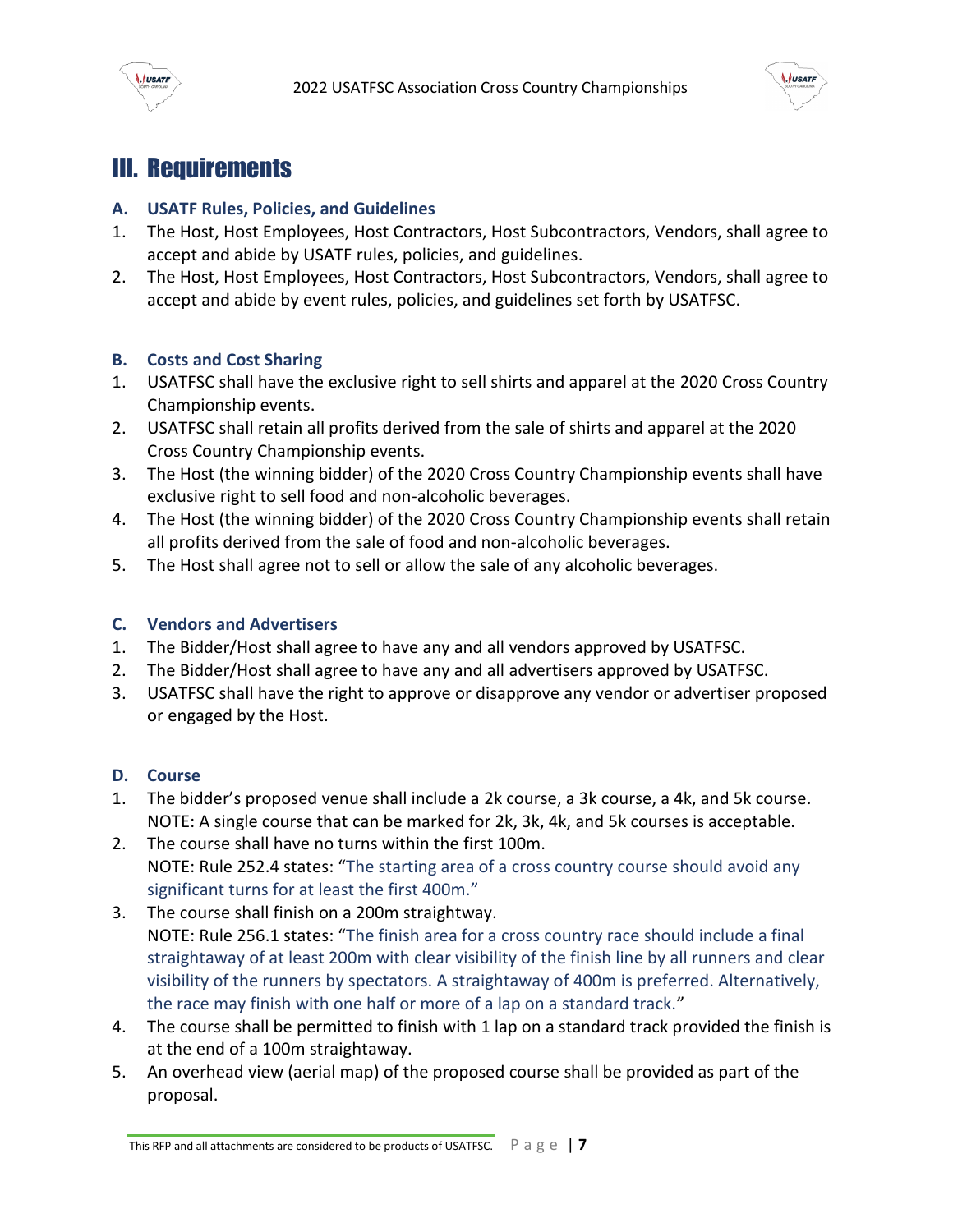



#### <span id="page-7-0"></span>**E. Course Marking**

- 1. All roots or any other hazards shall be marked with fluorescent yellow.<sup>1</sup>
- 2. No color other than fluorescent yellow shall be used to mark hazards.

#### <span id="page-7-1"></span>**F. Venue Availability**

- 1. The venue and the course shall be available to USATFSC from noon Friday until 20:00 Saturday.
- 2. USATFSC shall be granted access to the facility beginning at noon Friday (the day immediately preceding the event) to measure and mark the course, and to make other preparations and set up for the event.
- 3. USATFSC shall be granted access to the facility beginning at 06:00 Saturday (the day of the event) to make necessary preparations and to set up for the event.
- 4. At the sole discretion of USATFSC, athletes may have the right to preview the course from 14:00 - 17:00 Friday (the day immediately preceding the event).
- 5. At the sole discretion of USATFSC, athletes may have the right to preview the course from 07:00 – 08:30 Saturday (the day of the event).

#### <span id="page-7-2"></span>**G. Parking**

- 1. The venue shall provide at the venue adequate parking (at least 25 spaces) for USATFSC personnel and volunteers.
- 2. The venue shall provide at the venue adequate parking (at least 5 spaces) for disabled or physically challenged persons.
- 3. The venue shall provide parking, or legally accessible parking made available within 0.25 miles of the venue, for approximately 60 vehicles to accommodate athletes, coaches, and spectators.

#### <span id="page-7-3"></span>**H. Restrooms**

1. Restroom facilities, consisting of either permanent accessible on-site restrooms or portable toilets, providing a minimum of 8 toilets shall be provided at the venue.

#### <span id="page-7-4"></span>**I. Miscellaneous**

 $\overline{\phantom{a}}$ 

- 1. The venue shall provide a place to accommodate team tents.
- 2. Alcohol shall not be allowed on venue premises during the event.

This RFP and all attachments are considered to be products of USATFSC.  $\Box$   $\Box$   $\Box$   $\Box$   $\Box$   $\Box$  **8** 

 $<sup>1</sup>$  Research shows people affected by color-blindness (Protanopia - reduced sensitivity to red</sup> wavelengths; Deuteranopia - reduced sensitivity to green wavelengths; Tritanomalypia - reduced sensitivity to blue wavelengths) cannot distinguish orange, red, or green, but can distinguish yellow. In cases of Protanopia and Deuteranopia, yellow appears yellow, while it appears pink with Tritanomalypia.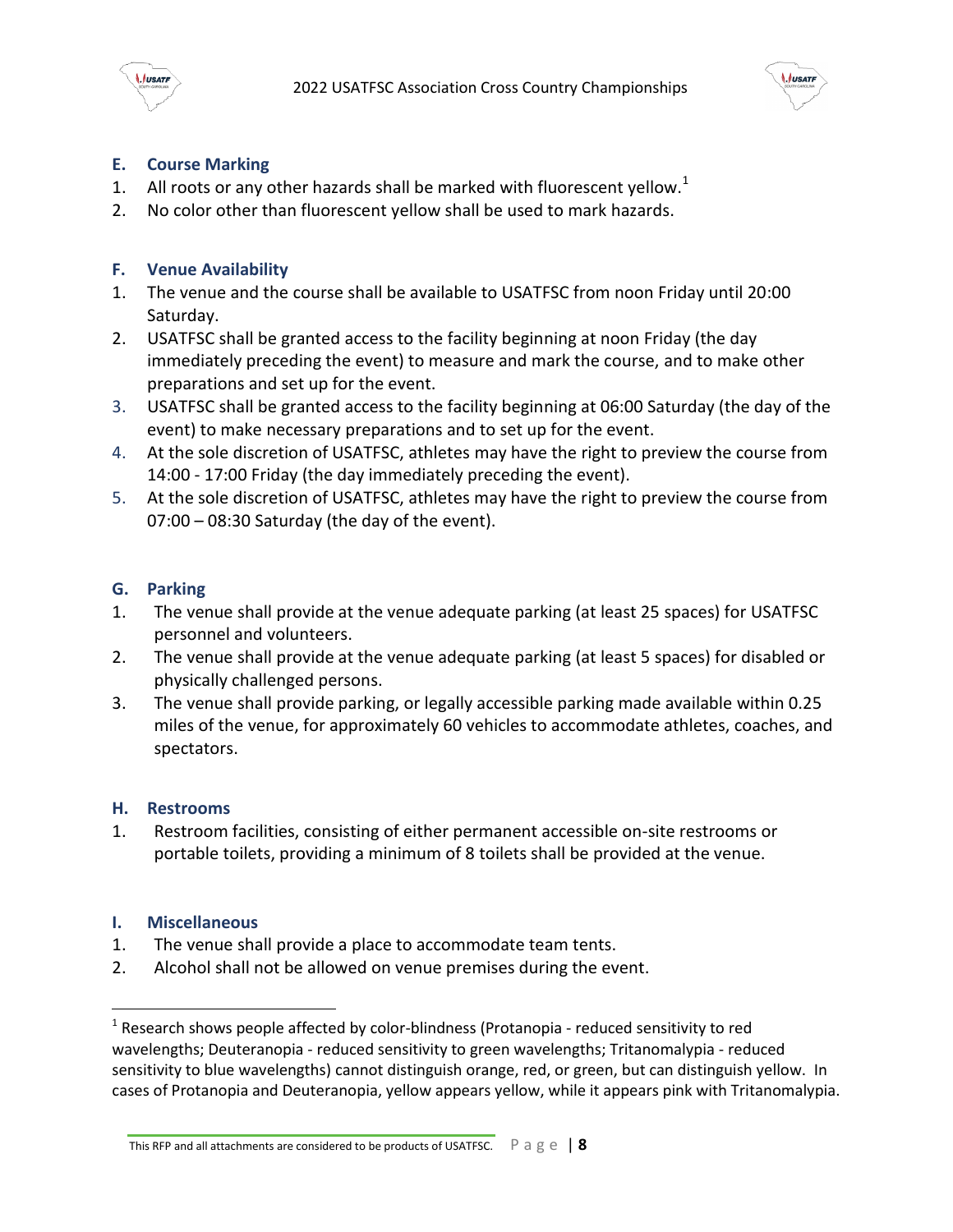



- 3. Use of tobacco products (smokeless and non-smokeless) shall be prohibited on venue premises during the event
- 4. The use of e-Cigarettes or other similar "vaping" devices shall be prohibited on venue premises during the event.
- 5. No obscene, profane, or offensive items may be displayed.
- 6. No obscene, profane, or offensive items shall be sold.
- 7. No sexually suggestive items shall be displayed.
- 8. No sexually suggestive items shall be sold.
- 9. No items that promote, condone, and are construed as bullying shall be displayed.
- 10. No items that promote, condone, and are construed as bullying shall be sold.
- 11. No items that negatively portray USATF or USATFSC or any USATF Association shall be displayed.
- 12. No items that negatively portray USATF or USATFSC or any USATF Association shall be sold.
- 13. No items that negatively portray any Athlete or Team shall be displayed.
- 14. No items that negatively portray any Athlete or Team shall be sold.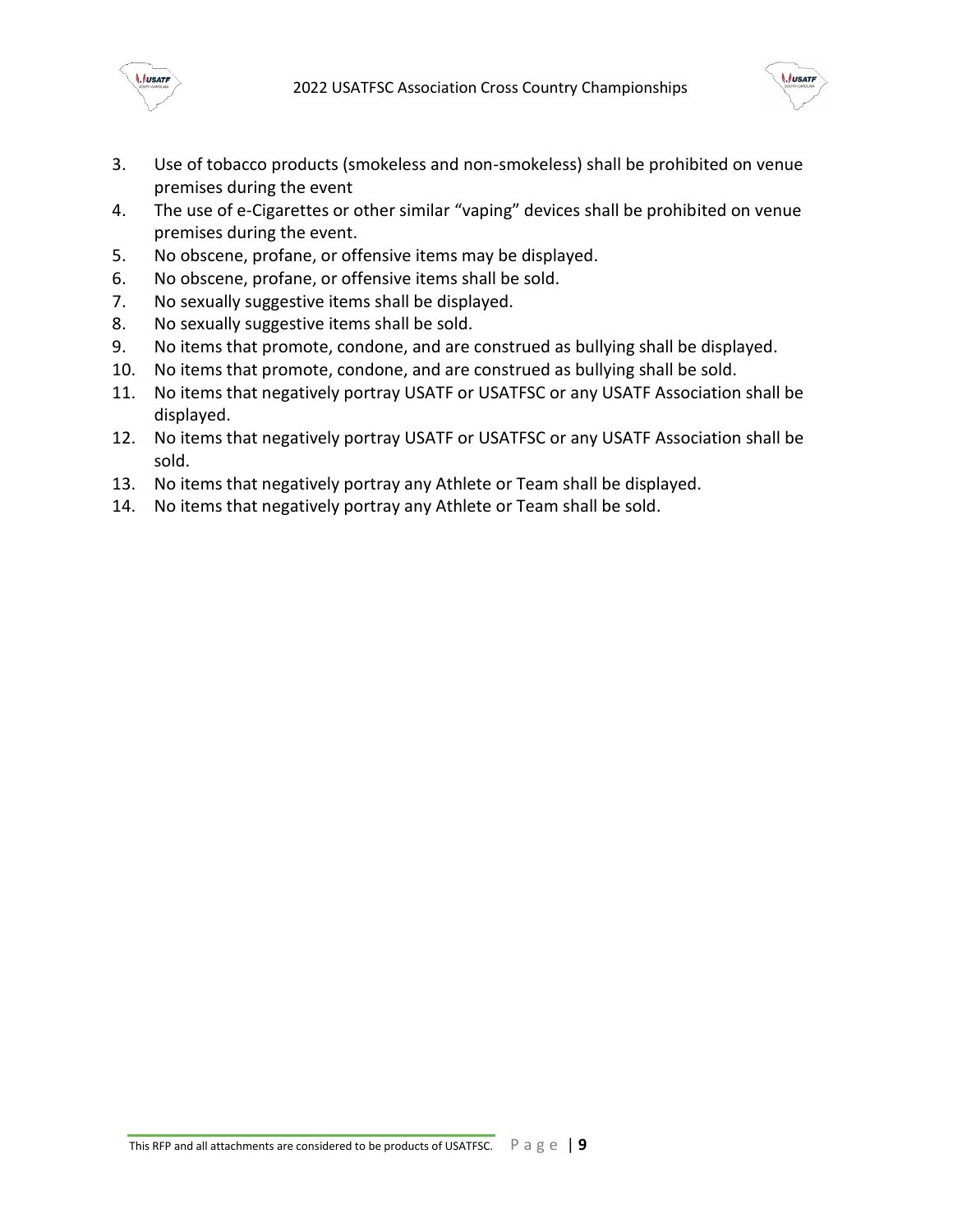



# <span id="page-9-0"></span>IV. Value Add

The bidder may opt to provide in the proposal additional non-required value-add services.

- Golf cart, ATV, Gator, or other equivalent vehicle)
- **Physical Trainer**
- EMT
- **E** Course Marking
- **Timing**
- **C**ther proposed service

# <span id="page-9-1"></span>V. Out of Scope

The following items are deemed to be out-of-scope and are provided by USATFSC:

- **•** Officials
- **EXECOURSE MEASUREMENT And validation**

This RFP and all attachments are considered to be products of USATFSC.  $\Box$   $\Box$   $\Box$   $\Box$   $\Box$   $\Box$   $\Box$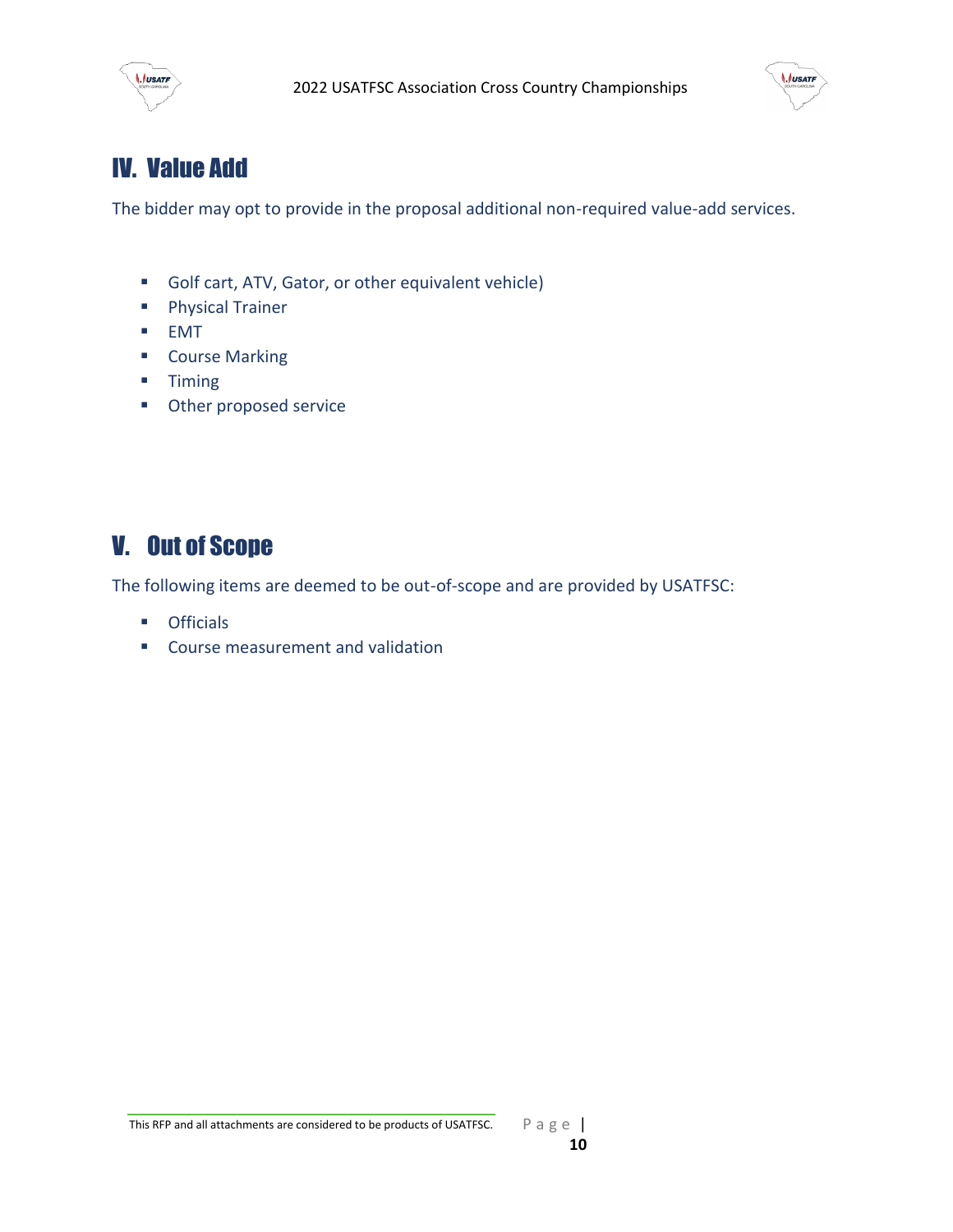



# <span id="page-10-0"></span>Appendix A

#### *Select USATF Rules and Guidelines pertaining to Cross Country courses*

#### **RULE 251 CROSS COUNTRY COURSE**

1. The race shall be run over a course confined, to the extent possible, to open country, fields, parks, golf courses, and grasslands. The traversing of paved roads should be kept to a minimum.

2. The course must be clearly marked, preferably with red flags to indicate a left turn, yellow flags to indicate a right turn and blue flags to indicate continuing straight ahead. All flags must be visible from the point where the runner passes the previous flag, with a maximum interval of 50m. A white chalk line should be marked on the ground the entire route for the athletes to follow. Each kilometer point should be clearly recognizable. The course should be laid out so that there are no sharp turns at the beginning of the course and so that it is not less than 9m (approximately 10 yds.) wide at any point.

3. Courses should be designed so as to avoid very high obstacles, deep ditches, dangerous ascents or descents, thick undergrowth, and, in general, any obstacle which would constitute a difficulty beyond the aim of the competition.

4. It is preferable that artificial obstacles not be used, but if the requirements of the event render them unavoidable, they should be made to simulate natural obstacles encountered in open country. In World Trials competition, barriers simulating those that are planned to be used in the World Championships should be constructed. In races where there are large numbers of competitors, narrow gaps, or other hindrances that would deny to the competitors an unhampered run, obstacles must be avoided for the first 1500 meters. 5. The race distance must be declared and the course briefly described at the time invitations are extended. See Rule 15 for required distances.

#### **RULE 252 START**

4. The starting area of a cross country course should avoid any significant turns for at least the first 400m. The width of the starting area should be such as to accommodate the competitive field.

#### **RULE 256 FINISH**

1. The finish area for a cross country race should include a final straightaway of at least 200m with clear visibility of the finish line by all runners and clear visibility of the runners by spectators. A straightaway of 400m is preferred. Alternatively, the race may finish with one half or more of a lap on a standard track.